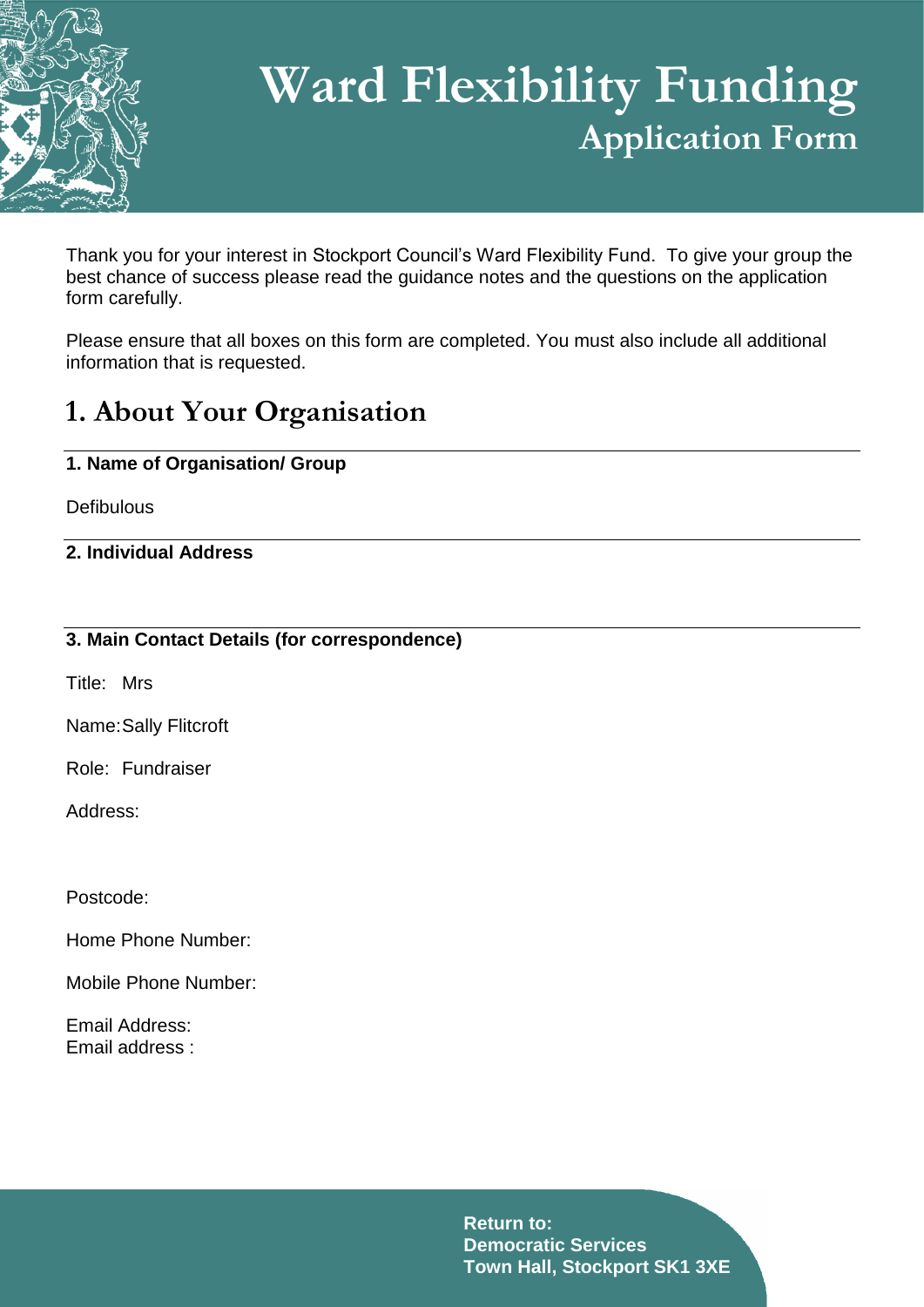#### **4. Please provide your bank account details**

Account Name:

Account Number:

Sort Code:

### **5. What is the status of your Organisation/ Group?**  *Please Tick* A New Group  $\vert \vert$  Voluntary Organisation A Registered Charity No. ☐ Company Limited by Guarantee No. ☐ Applying for Charitable Status │ │ Unregistered Association Friendly Society  $\Box$  Other- Non profit organisation  $\boxtimes$ Housing Association ☐

#### **6. Please describe the main activities of your Organisation/ Group**

Fund raising for public access community defibrillators

#### **7. When was your Organisation/Group established?**

2019

#### **8. Does your organisation have the following policies and procedures in place?**  *If you are awarded a grant you will be required to send copies of all relevant documents as part of the grant agreement.*

No, as we are a group of fundraisers we have not needed to have any formal paperwork, when we have assigned defibrillators to be fixed to a building (Pub, shop, pharmacy) it is then covered under their Health and Safety policies/ Public liability insurance. We are hoping to become a registered charity in the future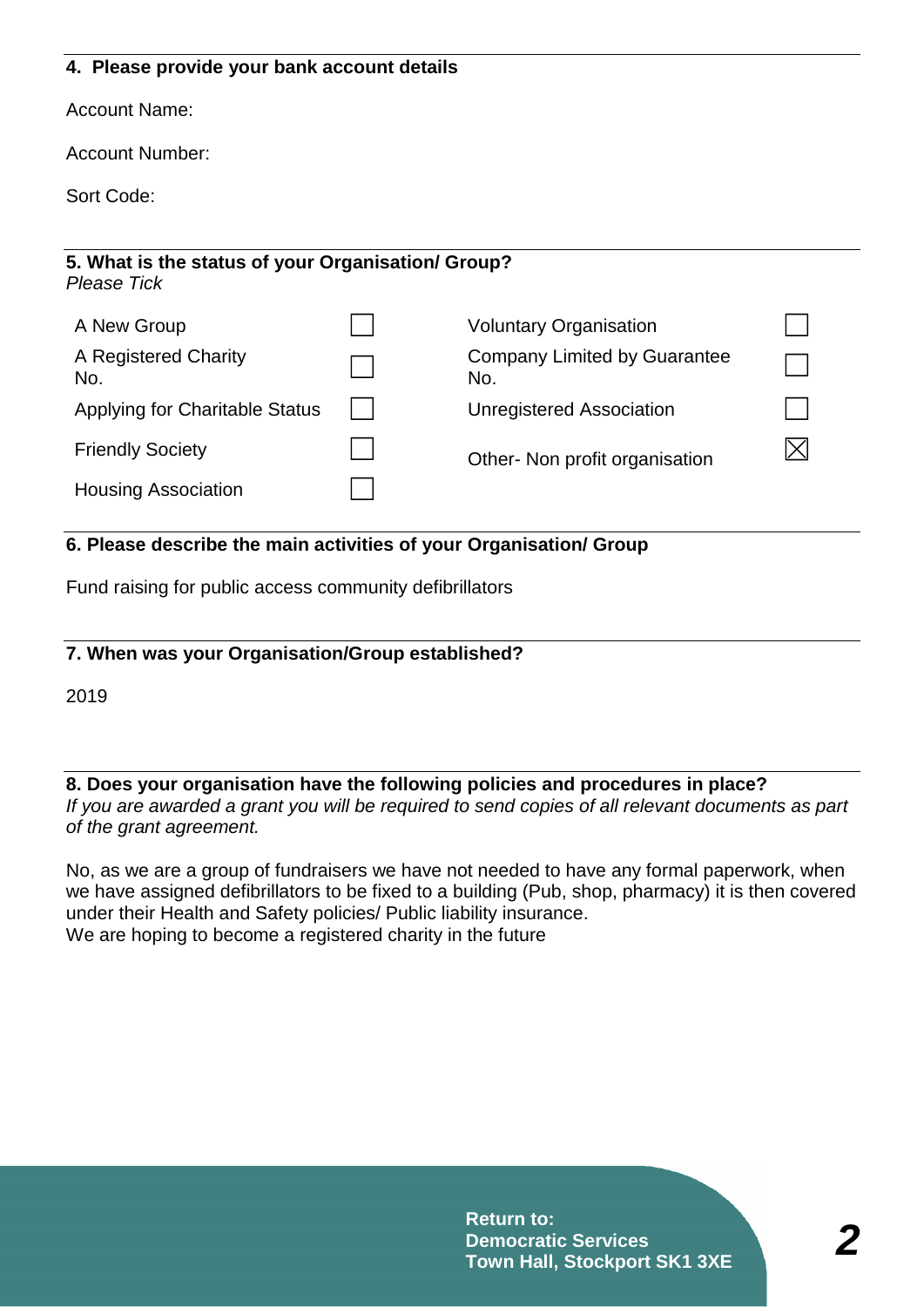| A governance/management committee              |  |
|------------------------------------------------|--|
| A Constitution/governing document/set of rules |  |
| An Equal Opportunities Policy                  |  |
| A Child Protection Policy (where necessary)    |  |
| A Health and Safety Public liability           |  |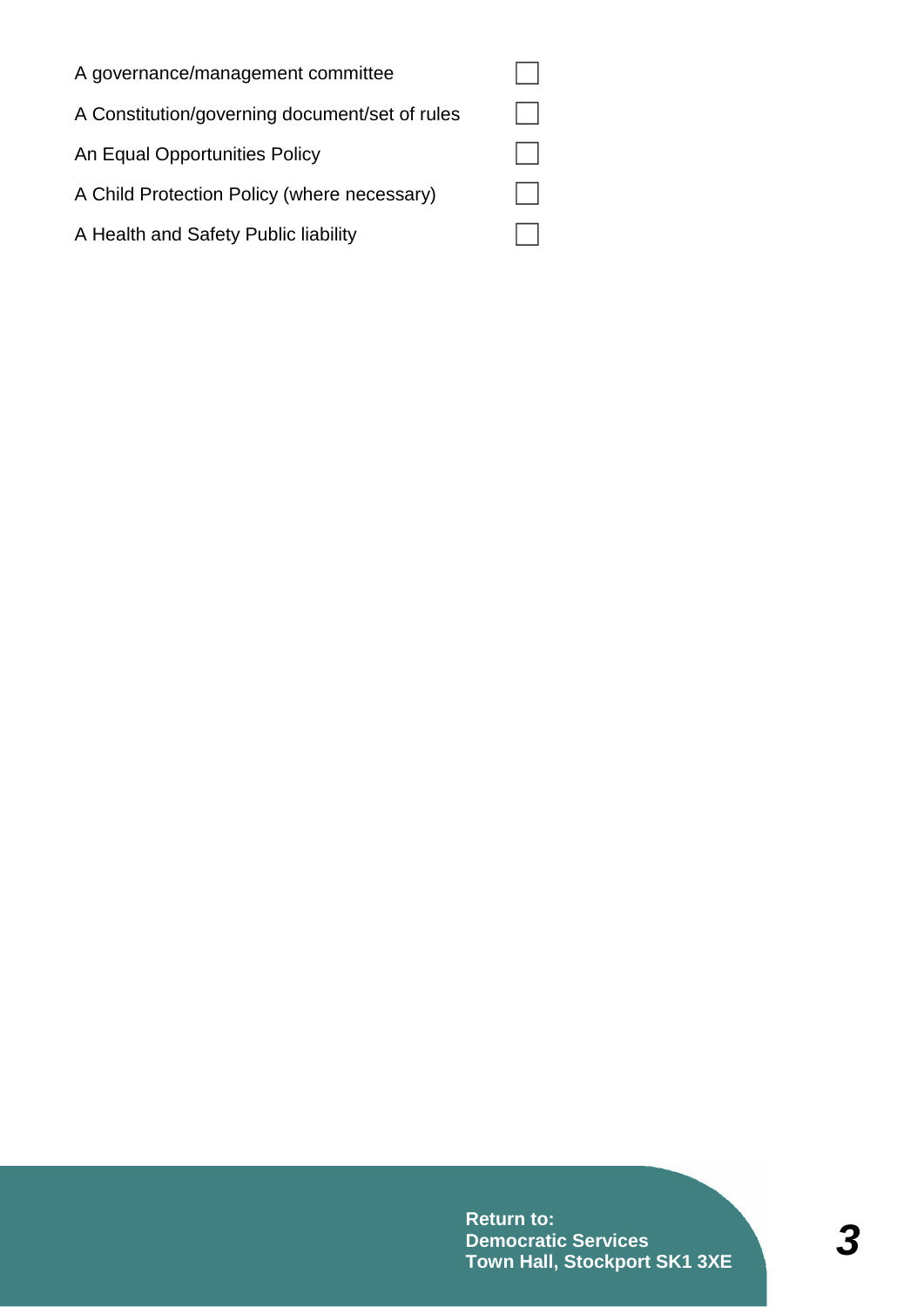### **2. About Your Application**

#### **9. Please give us a brief description of your proposed/planned project or activity***.*

We are a group of Stockport residents that have formed a non-profit organisation called defibulous, we actively raise funds to purchase and install public access community defibrillators.

We have successfully raised funding for two defibrillators, we have almost raised all the money needed for our third and agreed a location with a business on Bramhall lane , we also have plans for the location and installation of our fourth in Bramhall North, North Park Road Bramhall. These vital lifesaving resources are then registered with the emergency services on Circuit allowing access should they be needed. The cost of a defibrillator and lockable box to ensure safe storage of them costs £1626. We also need to ensure we have funds to maintain and update equipment when necessary I.E pads and battery.

Our vision is to have them in every ward/ area of Stockport.

#### **10. Who will benefit from this grant?**

Local residents to defibrillator site and all residents and visitors to location that need access to a defibrillator, This equipment will be registered on The Circuit which allows access via 999 calls.

#### **10(a) How Many Stockport residents will benefit?**

All

#### **10(b) Are there any restrictions on who will benefit from the funding?**

No

#### **11. Your Project's Budget**

Each Defibrillator/pads with lockable box costs £1,626

#### **11(a) How much will the project/activity cost in total?**

£1626 for each defib We are aiming to continually raise funds for each ward of Stockport

#### **11(b) Tell us about other any other sources of income you have already applied for or raised so far in relation to this project**

We applied to Persimmons homes but were unsuccessful, we will also be submitting an application to The Manchester Airport fund

#### **12. How much are you applying for from the Ward Flexibility Budget?**

£1626, We understand that this is above the usual threshold of £1000 but we would continue with our fundraising to secure the extra funds, we have already raised approx £4,500 and our aim is to continue doing so to provide more equipment

> **Return to: Democratic Services Town Hall, Stockport SK1 3XE**

*4*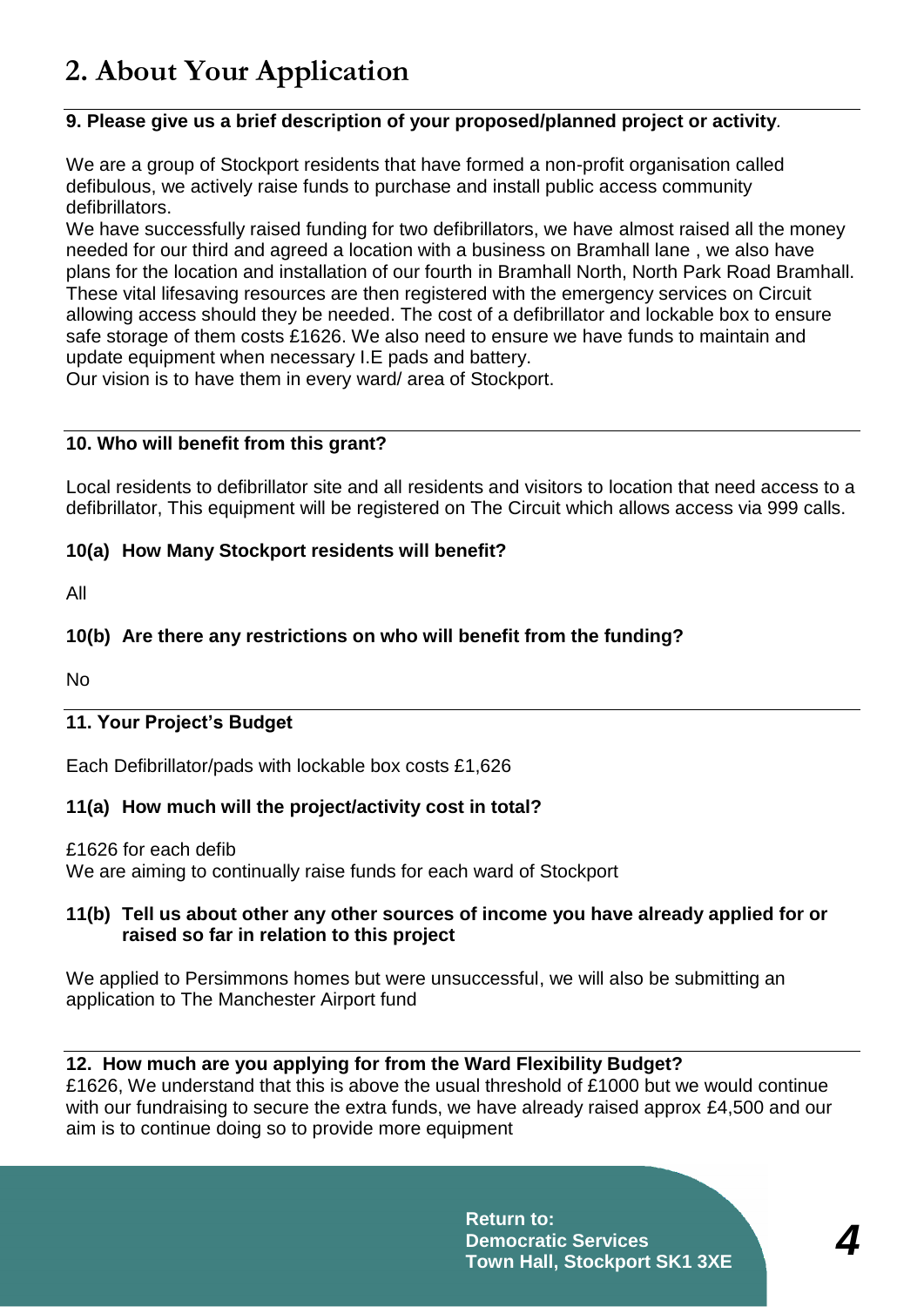#### **12(a) If the amount you are applying for covers only part of the project/activity, then please tell us how do you intend to fund any shortfall?**

We are doing fund raising on a continuous basis, we have done community events, Just Giving pages, Raffles and planned training sessions of Basic life support training.

#### **13. What is the planned timescale for spending this grant?**

If we secured the whole amount then we would immediately purchase the Defib and lockable box, If we secured a partial amount then it would take a few months to raise the additional funds necessary.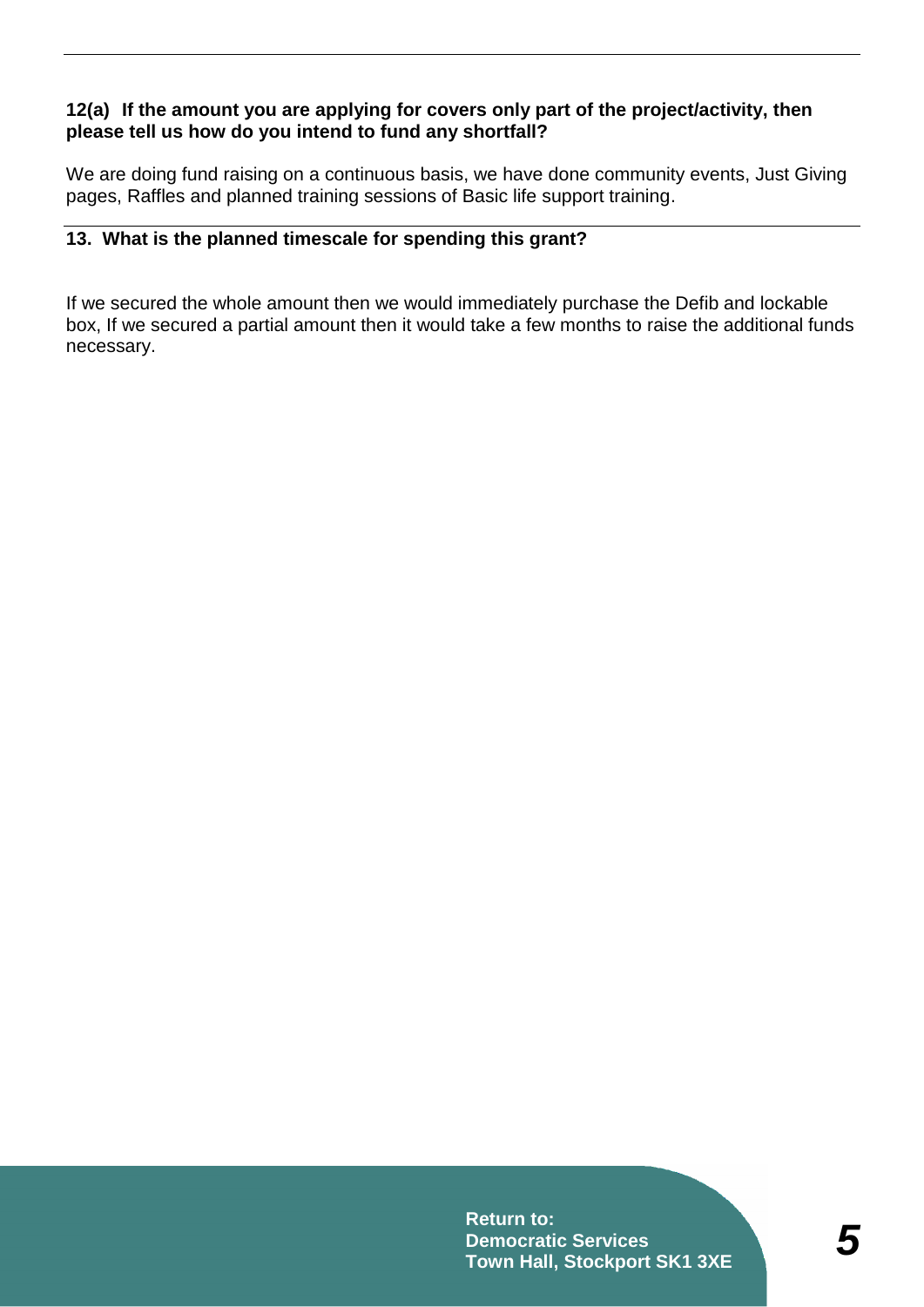## LIFE SAVING DEFIBRILLATOR **CALL 999 FOR ACCESS CODE TO OPEN**

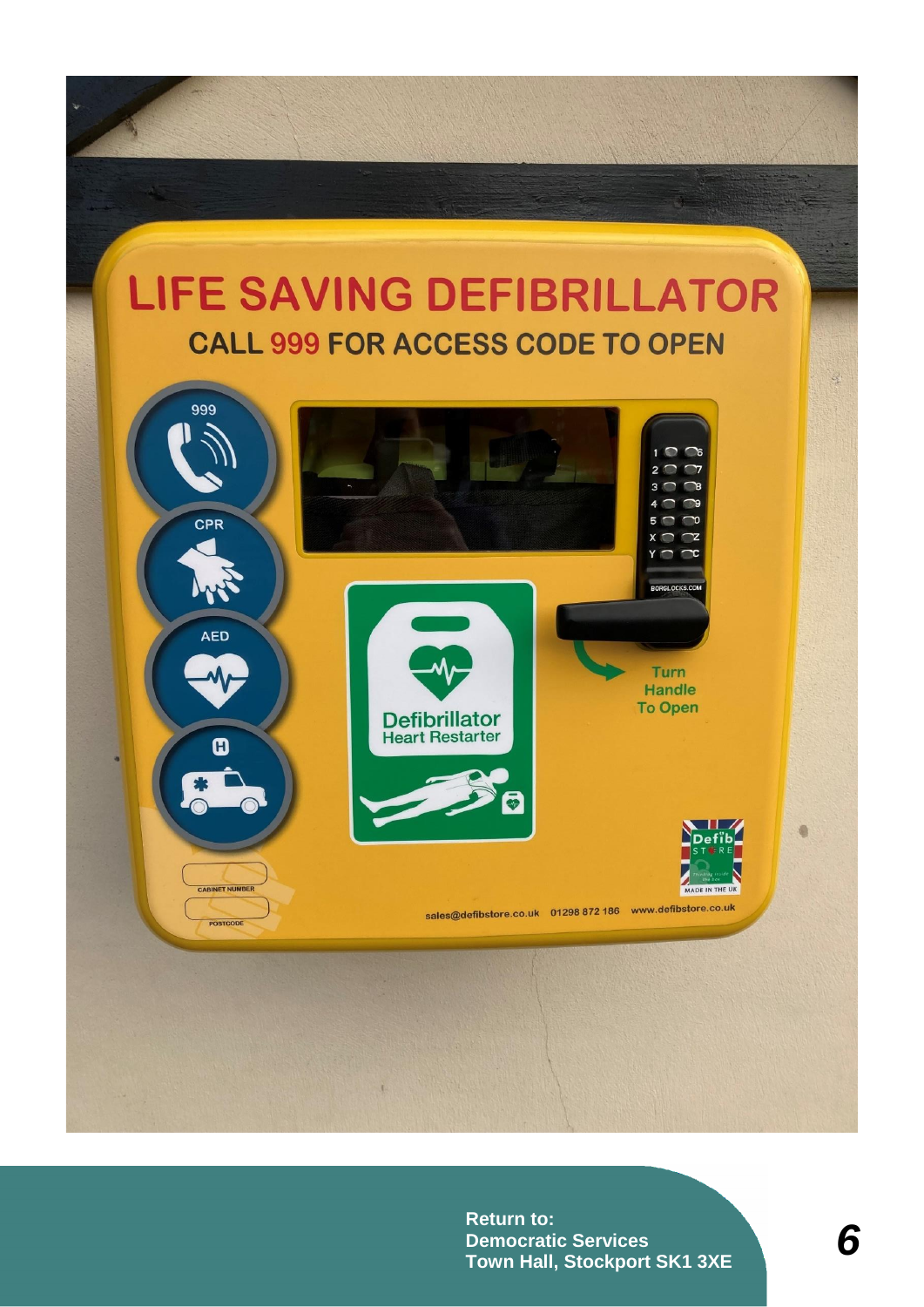### **3. Which Wards are you Applying to?**

*You may tick more than one box. Please note that no grant of more than £1,000 in totality will ordinarily be made.*

Please tell us for each ward you wish to make an application to:-

- **(a) how many people will benefit in that ward; and**
- **(b) what proportion of funding from your overall application you are seeking from each ward.**

|                                                          | <b>Number of</b><br>beneficiaries                                               | How much<br>funding you<br>are seeking |
|----------------------------------------------------------|---------------------------------------------------------------------------------|----------------------------------------|
| <b>Bramhall &amp; Cheadle Hulme South Area Committee</b> |                                                                                 |                                        |
| <b>Bramhall North</b>                                    | ⊠                                                                               | £1626                                  |
| <b>Bramhall South &amp; Woodford</b>                     |                                                                                 | £                                      |
| <b>Cheadle Hulme South</b>                               |                                                                                 | £                                      |
| <b>Central Stockport Area Committee</b>                  |                                                                                 |                                        |
| <b>Brinnington &amp; Central</b>                         |                                                                                 | £                                      |
| Davenport & Cale Green                                   |                                                                                 | £                                      |
| Edgeley & Cheadle Heath                                  |                                                                                 | £                                      |
| Manor                                                    |                                                                                 | £                                      |
| <b>Cheadle Area Committee</b>                            |                                                                                 |                                        |
| Cheadle & Gatley                                         |                                                                                 | £                                      |
| <b>Cheadle Hulme North</b>                               |                                                                                 | £                                      |
| <b>Heald Green</b>                                       |                                                                                 | £                                      |
| <b>Heatons &amp; Reddish Area Committee</b>              |                                                                                 |                                        |
| <b>Heatons North</b>                                     |                                                                                 | £                                      |
| <b>Heatons South</b>                                     |                                                                                 | £                                      |
| <b>Reddish North</b>                                     |                                                                                 | £                                      |
| <b>Reddish South</b>                                     |                                                                                 | £                                      |
| <b>Marple Area Committee</b>                             |                                                                                 |                                        |
| <b>Marple North</b>                                      |                                                                                 | £                                      |
| <b>Marple South</b>                                      |                                                                                 | £                                      |
| <b>Stepping Hill Area Committee</b>                      |                                                                                 |                                        |
| <b>Hazel Grove</b>                                       |                                                                                 | £                                      |
| Offerton                                                 |                                                                                 | £                                      |
| <b>Stepping Hill</b>                                     |                                                                                 | £                                      |
| <b>Werneth Area Committee</b>                            |                                                                                 |                                        |
| Bredbury & Woodley                                       |                                                                                 | £                                      |
| <b>Bredbury Green &amp; Romiley</b>                      |                                                                                 | £                                      |
|                                                          | <b>Totals</b>                                                                   | £1626                                  |
|                                                          | This total should add up to<br>the figure you provided in<br><b>Question 12</b> |                                        |
|                                                          | <b>Return to:</b><br><b>Democratic Services</b><br>Town Hall, Stockport SK1 3XE |                                        |